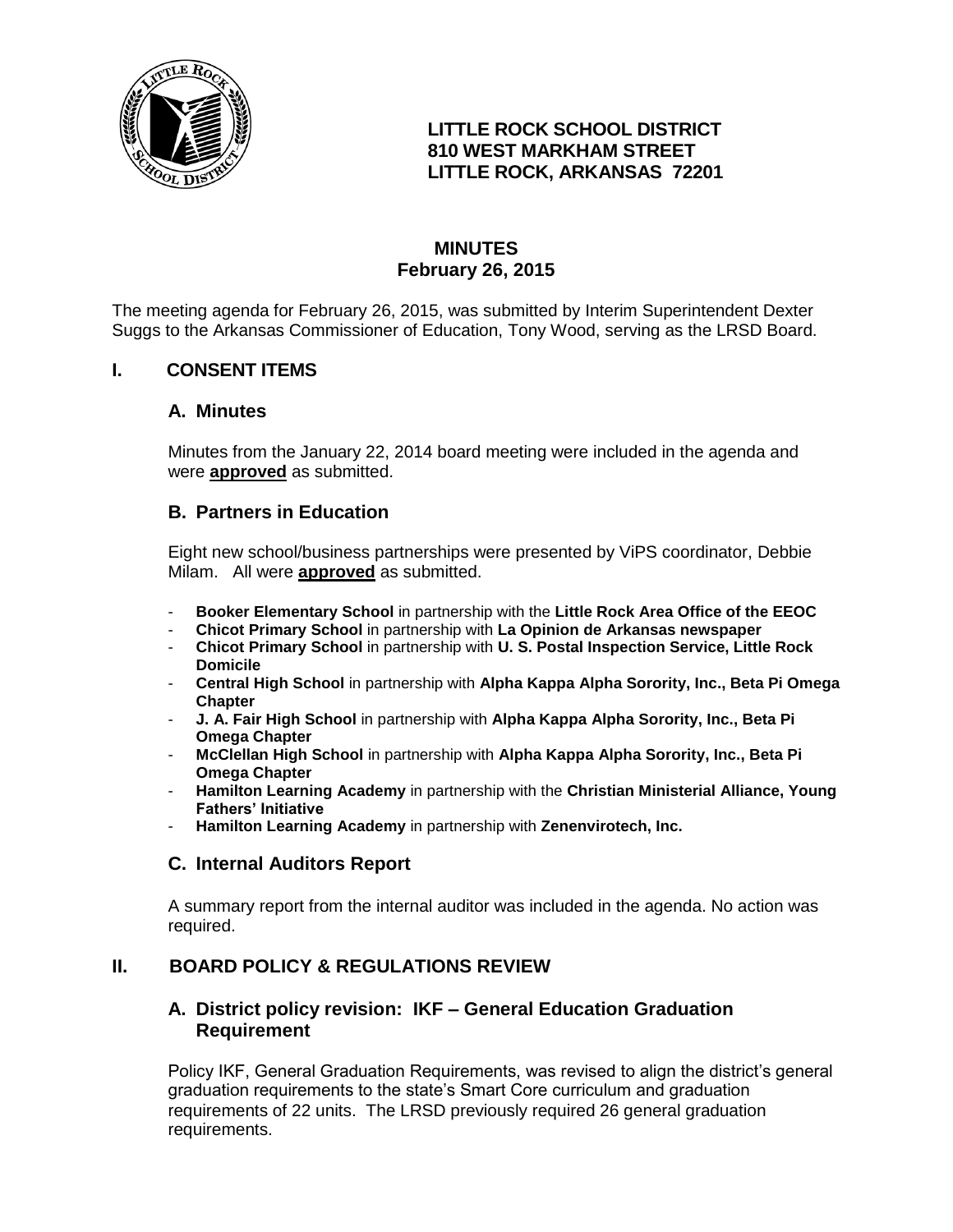Board Meeting February 26, 2015 Page 2

> The Scholar's high school curriculum graduation option remains in place with a modification of 26 units for graduation in lieu of 28 units including at least six Pre-Advanced or Advanced Placement courses. Policy IKF revisions were **approved** as recommended by the administration, effective the 2015-2016 school year.

# **III. ADMINISTRATION**

# **A. Proposal for Seven Period Day – Secondary Schools**

The superintendent prepared a recommendation to use a seven period day schedule at the three high schools classified as in academic distress, Hall, J. A. Fair and McClellan, instead of the A/B block schedule which has been used for several years. In addition, a seven period day schedule was recommended for Cloverdale, Dunbar, Henderson, Mabelvale, Mann and Pulaski Heights Middle schools. An eight period day had been in effect for the past 3 years in the middle schools.

The full recommendation was provided in the agenda; the changes would be in effect for the 2015-2016 school year. The proposal was **approved** as submitted.

# **IV. SCHOOL SERVICES**

#### **A. Hall High Reconfiguration Update**

The Hall High School logistics and curriculum committees are working toward the full development of a plan to reconfigure the school for the 2015-2016 school year. A task plan/timeline was included in the agenda. No action was required.

# **V. HUMAN RESOURCES**

#### **A. Personnel Changes**

Routine personnel changes were printed in the agenda, and were **approved** as submitted.

# **VI. FINANCE & SUPPORT SERVICES**

#### **A. GAAP Financial Statements and Audit Report for June 30, 2014**

The annual audit completed by Hudson, Cisne & Company, LLP, was submitted for approval. The report, along with the annual financial statements had been previously reviewed and approved by the LRSD Audit Committee. The full audit report was printed in the agenda. It was **approved**.

#### **B. Donations of Property**

The district receives generous contributions from businesses and individuals on a regular basis. It is the district's policy that these donations be formally accepted and approved. The donations are listed in the following chart and were **approved** as listed.